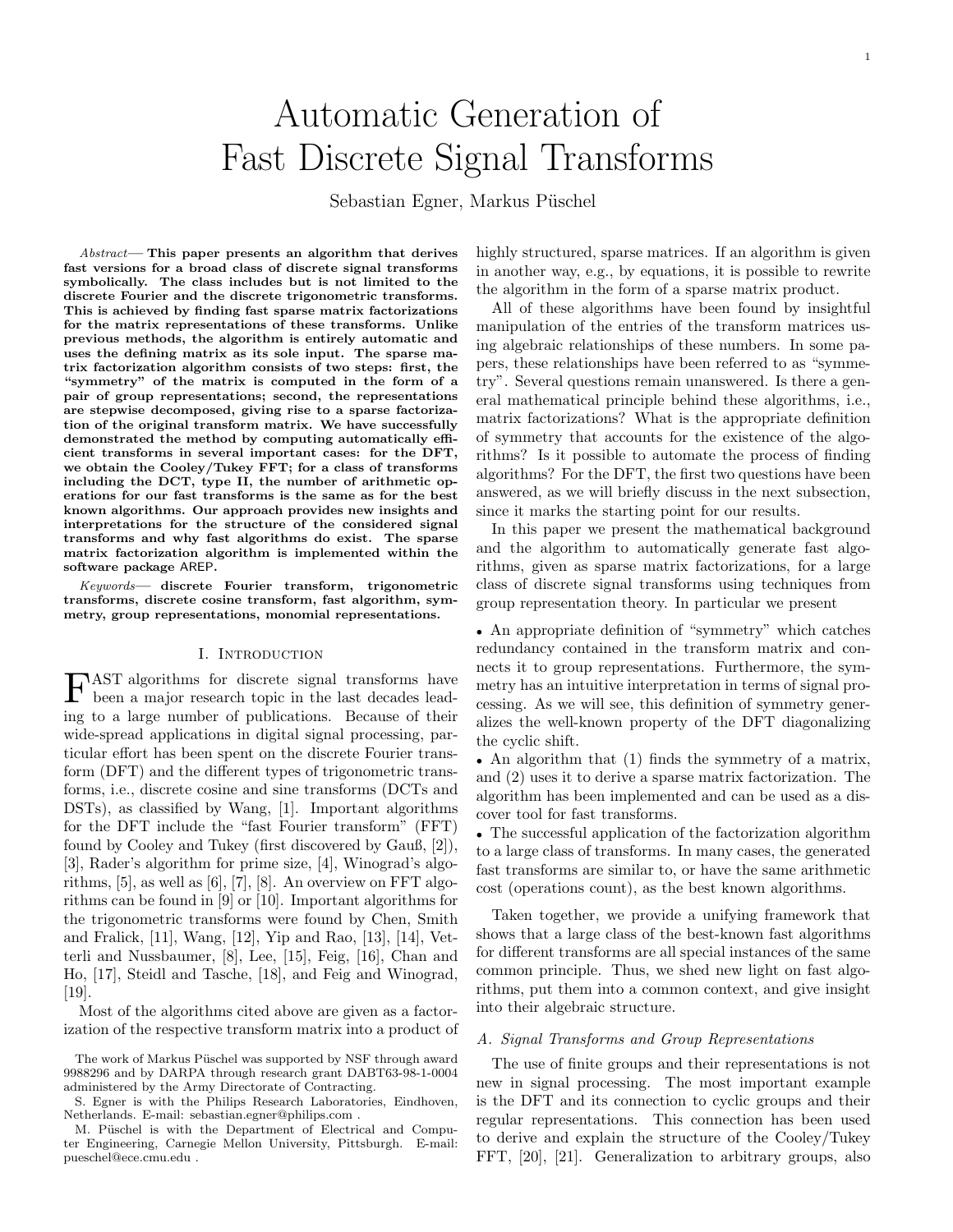.

known as Fourier analysis on groups, has lead to a rich class of transforms, which, however, have found no significant applications in signal processing, [22], [23], [24], [25]. An exception might be the recent paper [26], where nonregular representations of so-called wreath-product groups have been proposed for multi-resolution image processing.

The crucial step to capture in the group representation framework a broader class of signal transforms, including the cosine and sine transforms, is to leave the domain of "regular" representations in favor of the larger class of "monomial" representations. The idea has its roots in the work of Minkwitz, [27], [28], and has been further developed by the authors in [29], [30], [31], [32], [33], which forms the basis for this paper. We provide the tools to investigate a given transform for group representation properties, and, when appropriate, factorize the transform, thus obtaining a fast algorithm.

#### B. Approach

The approach for generating a fast algorithm for a given signal transform, which is given as a matrix  $M$ , consists basically of two steps. In the first step, the "symmetry" of  $M$  is computed. The "symmetry" is a pair of group representations representing an invariance property of M (cf. Section III). In the second step, the group representations are decomposed stepwise. This gives rise to factorized decomposition matrices and determines a factorization of  $M$  as a product of sparse matrices (cf. Section IV). The factorization represents a fast algorithm for the transform M. Intuitively speaking, the "symmetry" captures a large part of the redundancy contained in  $M$ , and the decomposition of the representations turns the redundancy into a fast algorithm.

## C. Organization of the Paper

In Section II we introduce our notation for representing structured matrices and present the basic terms of group representations that are necessary to understand our approach for obtaining matrix factorizations. We emphasize the concepts and the methodology rather than explaining the technical details. The notion of "symmetry" of a matrix is defined in Section III and Section IV explains, how a symmetry can be used to derive a matrix factorization. In Section V we apply the matrix factorization algorithm to the Fourier transform, cosine and sine transforms of different types, the Hartley transform and the Haar transform. We compare the structure and arithmetic cost of the algorithms that we derive to the structure and cost of well-known algorithms from the literature. We conclude the paper with a brief summary and an outlook for future research in Section VI.

#### II. Mathematical Background

In this section we present the basic notation of matrices and group representations we are going to use. For further information on representation theory we refer the reader to introductory books such as [34].

#### A. Matrices

We use the following notation to represent matrices.  $[\sigma, n]$  is the  $(n \times n)$ -permutation matrix corresponding to the permutation  $\sigma$  which is given in cycle notation, e.g.,  $\sigma = (1, 2, 3)(4, 6)$  means  $\sigma(1) = 2, \sigma(2) = 3, \sigma(3) =$  $1, \sigma(4) = 6, \sigma(5) = 5, \sigma(6) = 4$  with corresponding  $(6 \times 6)$ matrix

$$
[(1,2,3)(4,6),6] = \begin{bmatrix} 0 & 1 & 0 & 0 & 0 & 0 \\ 0 & 0 & 1 & 0 & 0 & 0 \\ 1 & 0 & 0 & 0 & 0 & 0 \\ 0 & 0 & 0 & 0 & 0 & 1 \\ 0 & 0 & 0 & 0 & 1 & 0 \\ 0 & 0 & 0 & 1 & 0 & 0 \end{bmatrix}
$$

Note that it is necessary to supply the size  $n$  of a permutation matrix in  $[\sigma, n]$ , since fixed points are omitted in cycle notation (i.e., there is a difference between  $[(1, 2), 2]$ ) and  $[(1, 2), 3]$ . We prefer cycle notation because one can read off the order and the fixed points of a permutation immediately. With  $\mathbf{1}_n$  we denote the identity matrix of size  $n$ , diag( $L$ ) is a diagonal matrix with the list L on the diagonal. A *monomial* matrix (sometimes called scaled permutation matrix) has exactly one non-zero entry in every row and column and is represented as  $[\sigma, L] =$  $[\sigma, \mathrm{length}(L)] \cdot \mathrm{diag}(L)$ , e.g.,

$$
[(1,2,3),(-1,1,2)]=\left[\begin{array}{rr} 0 & 1 & 0\\ 0 & 0 & 2\\ -1 & 0 & 0 \end{array}\right],
$$

i.e., the list L scales the columns of the matrix. The operator ⊗ denotes the Kronecker (or tensor) product of matrices, and ⊕ denotes the direct sum,

$$
A \oplus B = \left[ \begin{array}{cc} A & \mathbf{0} \\ \mathbf{0} & B \end{array} \right],
$$

where **0** is an all-zero matrix of appropriate size.

$$
R_{\alpha} = \begin{bmatrix} \cos(\alpha) & \sin(\alpha) \\ -\sin(\alpha) & \cos(\alpha) \end{bmatrix}
$$

is the rotation matrix for angle  $\alpha$  and

$$
\text{DFT}_n = [\omega_n^{k\ell} \mid k, \ell = 0..n-1],
$$

where  $\omega_n = e^{2\pi j/n}$ , denotes the discrete Fourier transform of size n.

#### B. Groups and Representations

In this paper, essentially only two types of groups will appear. The cyclic group of size n, written as  $Z_n$  =  $\{1, x, \ldots, x^{n-1}\}\$  or, by generators and relations, as  $\mathsf{Z}_n =$  $\langle x | x^n = 1 \rangle$  and the dihedral group of size 2n denoted by  $D_{2n} = \{1, x, \ldots, x^{n-1}, y, yx, \ldots, yx^{n-1}\} = \langle x, y \mid x^n =$  $y^2 = 1, \ y^{-1}xy = x^{-1}.$ 

A representation of a group  $G$  (over  $\mathbb{C}$ ) is a homomorphism

$$
\phi: G \to \mathrm{GL}_n(\mathbb{C})
$$

of G into the group  $GL_n(\mathbb{C})$  of invertible  $(n \times n)$ -matrices over the complex numbers  $\mathbb{C}$ . *n* is called the *degree* of  $\phi$ .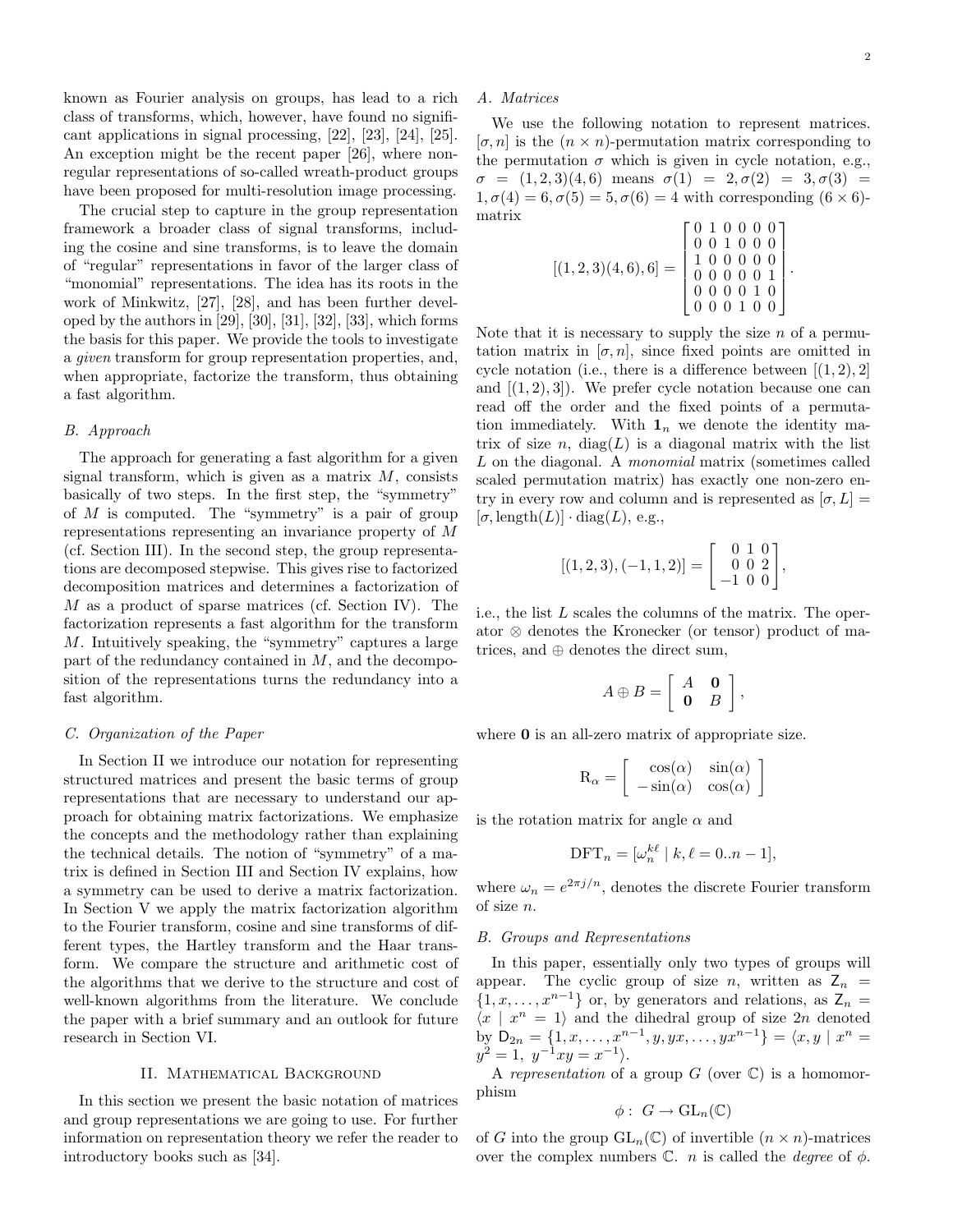Dealing with representations is nothing but dealing with groups of matrices. If  $\phi$  is a representation of G then  $\phi(G)$ is a matrix group, and, vice-versa, every matrix group can be viewed as a representation of itself. If  $A \in GL_n(\mathbb{C}),$ then  $\phi^A$ :  $g \mapsto A^{-1} \cdot \phi(g) \cdot A$  is called the *conjugate* of  $\phi$  by A. The representations  $\phi$  and  $\phi^A$  are called *equivalent*. If  $\phi$  and  $\psi$  are representations of G, then the representation  $\phi \oplus \psi : g \mapsto \phi(g) \oplus \psi(g)$  is called the *direct sum* of  $\phi$ and  $\psi$ . The direct sum of *n* representations  $\phi_1, \ldots, \phi_n$  is defined analogously. The representation  $\phi$  is *irreducible*, if it cannot be conjugated to be a direct sum.

**Theorem 1 (Maschke)** Every representation  $\phi$  (over  $\mathbb{C}$ ) of a group G can be decomposed into a direct sum of irreducible representations by conjugation with a suitable matrix A,

$$
\phi^A = \rho_1 \oplus \ldots \oplus \rho_k.
$$

The  $\rho_i$  are uniquely determined up to equivalence and up to a permutation of  $\rho_1, \ldots, \rho_k$ .

In other words, Theorem 1 tells us, how far a finite group of matrices can be simultaneously block diagonalized. The matrix A in Theorem 1 is not uniquely determined and is called a *decomposition matrix* for  $\phi$ .

 $\phi$  is called a *permutation* representation, if all images  $\phi(q)$  are permutation matrices,  $\phi$  is called a monomial representation, if all images  $\phi(g)$  are monomial matrices. Every permutation representation is also a monomial representation.

The following example states the interpretation of the DFT in terms of representation theory.

**Example 1** It is a known fact that  $\text{DFT}_n$  maps the cyclic shift (and all its powers) in the time-domain into a phase change in the frequency-domain. In our notation,

$$
[(1,2,\ldots,n),n] \cdot \text{DFT}_n = \text{DFT}_n \cdot \text{diag}(1,\omega_n,\ldots,\omega_n^{n-1}).
$$

In terms of representation theory,  $\text{DFT}_n$  decomposes the permutation representation  $\phi: x \mapsto [(1, 2, \ldots, n), n]$  of the cyclic group  $G = \mathsf{Z}_n = \langle x \mid x^n = 1 \rangle$  into the direct sum  $\phi^{\text{DFT}_n} = \rho_1 \oplus \ldots \oplus \rho_n$  where the irreducible representations are  $\rho_k = x \mapsto \omega_n^{k-1}$ .

#### III. SYMMETRY OF A MATRIX

The notion of symmetry has a two-fold purpose. First, it catches the redundancy contained in the matrix  $M$ ; second, it establishes the connection to representation theory, which enables the application of algebraic methods to factorize M, as sketched in Section IV.

We consider an arbitrary rectangular matrix  $M \in \mathbb{C}^{m \times n}$ . A symmetry of M is a pair  $(\phi_1, \phi_2)$  of representations of the same group  $G$  satisfying

$$
\phi_1(g) \cdot M = M \cdot \phi_2(g), \quad \text{for all } g \in G.
$$

We call G a symmetry group of M. We will use a shorthand notation and write  $\phi_1 \stackrel{M}{\longrightarrow} \phi_2$ .

A symmetry  $(\phi_1, \phi_2)$  has a very natural interpretation in terms of signal processing, if  $M$  is a discrete signal transform that we multiply from the left:

For all  $g \in G$ , a multiplication with  $\phi_2(g)$  in the timedomain corresponds to a multiplication with  $\phi_1(g)$  in the frequency-domain.

With the general definition above, however, every matrix has arbitrary many symmetries. If, for example, M is an invertible  $(n \times n)$ -matrix and  $\phi$  is any representation of degree n of a group G, then M has the symmetry  $(\phi, \phi^M)$ . Thus, in order to catch the redundancy contained in M, we will consider several "types" of symmetry arising from restrictions on the representations  $\phi_1, \phi_2$ :

1. Mon-irred symmetry:  $\phi_1$  is monomial,  $\phi_2$  is a direct sum of irreducible representations. If  $\phi_1$  is even a permutation representation then we will also speak of *perm-irred sym*metry.

2. Mon-mon symmetry:  $\phi_1$  and  $\phi_2$  are monomial. If  $\phi_1$ and  $\phi_2$  both are even permutation representations then we will also speak of *perm-perm symmetry*.

In words, the matrix  $M$  has a mon-mon symmetry if there are non-trivial monomial matrices  $L, R$  such that  $L \cdot M = M \cdot R$ . Correspondingly, the matrix M has a monirred symmetry if  $M$  is a decomposition matrix for a monomial representation  $\phi$ . The rationale for considering the types of symmetry above will become clear in Section IV. Of course, one could also consider an irred-mon symmetry where  $\phi_2$  is monomial and  $\phi_1$  is decomposed. Since transposition of a matrix with irred-mon symmetry yields a matrix with mon-irred symmetry, we will restrict to the latter symmetry type. Finding symmetry of the types above is a difficult combinatorial problem and a main topic of [29], [32]. In fact, even computing the perm-perm symmetry has a complexity that is not lower than testing graphs isomorphism, which is known to be hard [35]. However, for matrices originating from signal transformations it is often practical to compute the symmetry because they contain many different entries which reduces the search space.

**Example 2** Example 1 shows that the  $\text{DFT}_n$  has the symmetry group  $G = Z_n = \langle x | x^n = 1 \rangle$  with symmetry  $(\phi_1,\phi_2)$ :

$$
\phi_1: x \mapsto [(1, 2, \dots, n), n], \n\phi_2: x \mapsto diag(1, \omega_n, \dots, \omega_n^{n-1}).
$$

Note, that  $(\phi_1, \phi_2)$  is a mon-irred symmetry (even a permirred symmetry) as well as a mon-mon symmetry.

#### IV. MATRIX FACTORIZATION

Now we explain how to factorize a given matrix  $M$ , which has an arbitrary symmetry  $(\phi_1, \phi_2)$ . First, the representations  $\phi_1, \phi_2$  are decomposed with matrices  $A_1, A_2$ , respectively. This gives rise to two decomposed representations  $\rho_1 = \phi_1^{A_1}, \rho_2 = \phi_2^{A_2}$ . Second, the matrix  $D = A_1^{-1} \cdot M \cdot A_2$  is computed to obtain the commutative diagram in Figure 1.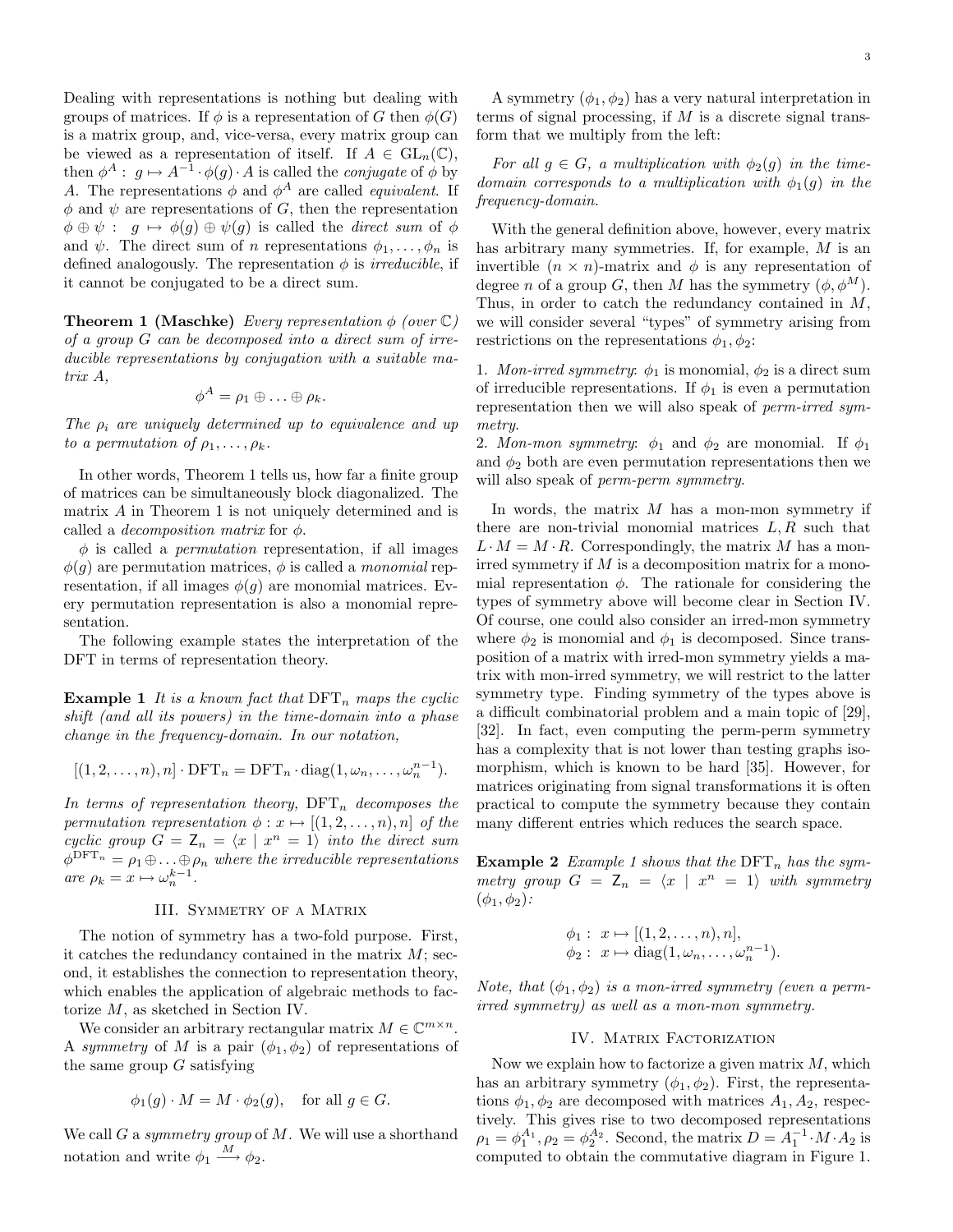

Fig. 1. Factorization of the matrix M with symmetry  $(\phi_1, \phi_2)$ 

Altogether, we obtain the factorization

$$
M = A_1 \cdot D \cdot A_2^{-1}.\tag{1}
$$

From representation theory we know that  $D$  is a sparse matrix (cf. [31], Theorem 1.48, iv), but the question of sparsity remains regarding the matrices  $A_1$  and  $A_2$ . The factorization in (1) is useful only if the decomposition matrices  $A_1$  and  $A_2$  can themselves be determined as a product of sparse matrices. This is possible for monomial representations (with certain restrictions on the symmetry group  $G$ ), as has been developed in the thesis research [31], [33], and justifies the consideration of the two types of symmetry described in Section III:

1. Mon-mon symmetry:  $A_1$  and  $A_2$  are decomposition matrices of monomial representations.

2. Mon-irred symmetry:  $A_1$  is a decomposition matrix of a monomial representation,  $A_2$  is the identity, since  $\phi_2$  is already decomposed.

In fact, we will slightly relax the definition of mon-irred symmetry and allow  $A_2$  to be any permutation matrix, which means that  $\phi_2$  is a *permuted* direct sum of irreducible representations. The factorization of a decomposition matrix for a monomial representation  $\phi$  arises from an algorithm that stepwise decomposes  $\phi$  along a chain of normal subgroups using recursion formulas for the decomposition matrices, [33]. The recursion formula essentially determines the structure of the matrix factorizations that we will present in Section V.

The algorithm for factorizing a matrix with symmetry follows Figure 1 and reads as follows.

Algorithm  $1$  Given a matrix  $M$  to be factorized into a product of sparse matrices.

1. Determine a suitable symmetry  $(\phi_1, \phi_2)$  of M.

2. Decompose  $\phi_1$  and  $\phi_2$  stepwise, and obtain (factorized) decomposition matrices  $A_1, A_2$ .

3. Compute the sparse matrix  $D = A_1^{-1} \cdot M \cdot A_2$ .

Result:  $M = A_1 \cdot D \cdot A_2^{-1}$  is a factorization of M into a product of sparse matrices. This is a fast algorithm for evaluating the linear transformation  $x \mapsto M \cdot x$ .

Algorithm 1 is implemented in the library AREP, [36], a GAP share package for symbolic computation with group representations and structured matrices. GAP, [37], is a computer algebra system for symbolic computation with

groups. AREP has been created as part of the thesis research [29], [30].

In then appendix we provide an overview of Step 1 and Step 2. A comprehensive treatment including the mathematical background and all technical details can be found in  $[32]$ ,  $[33]$ ,  $[31]$ ,  $[29]$ . In the following we will concentrate on how the combinatorial search in Step 1 and the algebraic decomposition of Step 2 can be combined to automatically generate fast signal transforms. In particular, we are interested in answering the following questions:

• To which transforms is our approach applicable?

• What are the symmetry properties found?

• How do our generated algorithms compare to algorithms known from literature?

First, we start with two brief initial examples applying Algorithm 1 to the DFT and a circulant matrix. A more detailed version of Example 4 can be found in the appendix.

**Example 3** Let  $M = DFT_4$ . M has the mon-irred resp. perm-irred symmetry

$$
\phi_1: x \mapsto [(1, 2, 3, 4), 4],
$$
  
\n $\phi_2: x \mapsto \text{diag}(1, \omega_4, \omega_4^2, \omega_4^3).$ 

(cf. Example 2).  $\phi_2$  is already decomposed, hence  $A_2 = \mathbf{1}_4$ . Decomposing  $\phi_1$  stepwise yields the decomposition matrix

$$
A_1 =
$$
  
(DFT<sub>2</sub>  $\otimes$ **1**<sub>2</sub>) · diag(1, 1, 1,  $\omega_4$ ) · (**1**<sub>2</sub>  $\otimes$  DFT<sub>2</sub>) · [(2, 3), 4].

We compute  $D = A_1^{-1} \cdot M \cdot A_2 = \mathbf{1}_4$  and get the Cooley/Tukey factorization  $M = A_1$ .

**Example 4** Consider the circulant  $(4 \times 4)$ -matrix

$$
M = \begin{bmatrix} 1 & 2 & 3 & 4 \\ 4 & 1 & 2 & 3 \\ 3 & 4 & 1 & 2 \\ 2 & 3 & 4 & 1 \end{bmatrix}.
$$

M has the mon-mon (even perm-perm) symmetry

$$
\phi_1: x \mapsto [(1, 2, 3, 4), 4], \n\phi_2: x \mapsto [(1, 2, 3, 4), 4].
$$

Decomposing  $\phi_1$  and  $\phi_2$  into a direct sum of irreducible representations yields the decomposition matrices

$$
A_1 = A_2 = DFT_4 =
$$
  
(DFT<sub>2</sub>  $\otimes$  1<sub>2</sub>) · diag(1, 1, 1,  $\omega_4$ ) · (1<sub>2</sub>  $\otimes$  DFT<sub>2</sub>) · [(2, 3), 4].

We compute  $D = A_1^{-1} \cdot M \cdot A_2 = \text{diag}(a, b, c, d)$  with complex numbers  $a, b, c, d$  (whose actual values are not important here) and obtain the well-known factorization of the cyclic convolution

$$
M = \text{DFT}_4 \cdot D \cdot \text{DFT}_4^{-1}.
$$

(We detail Step 1 and Step 2 in the appendix.)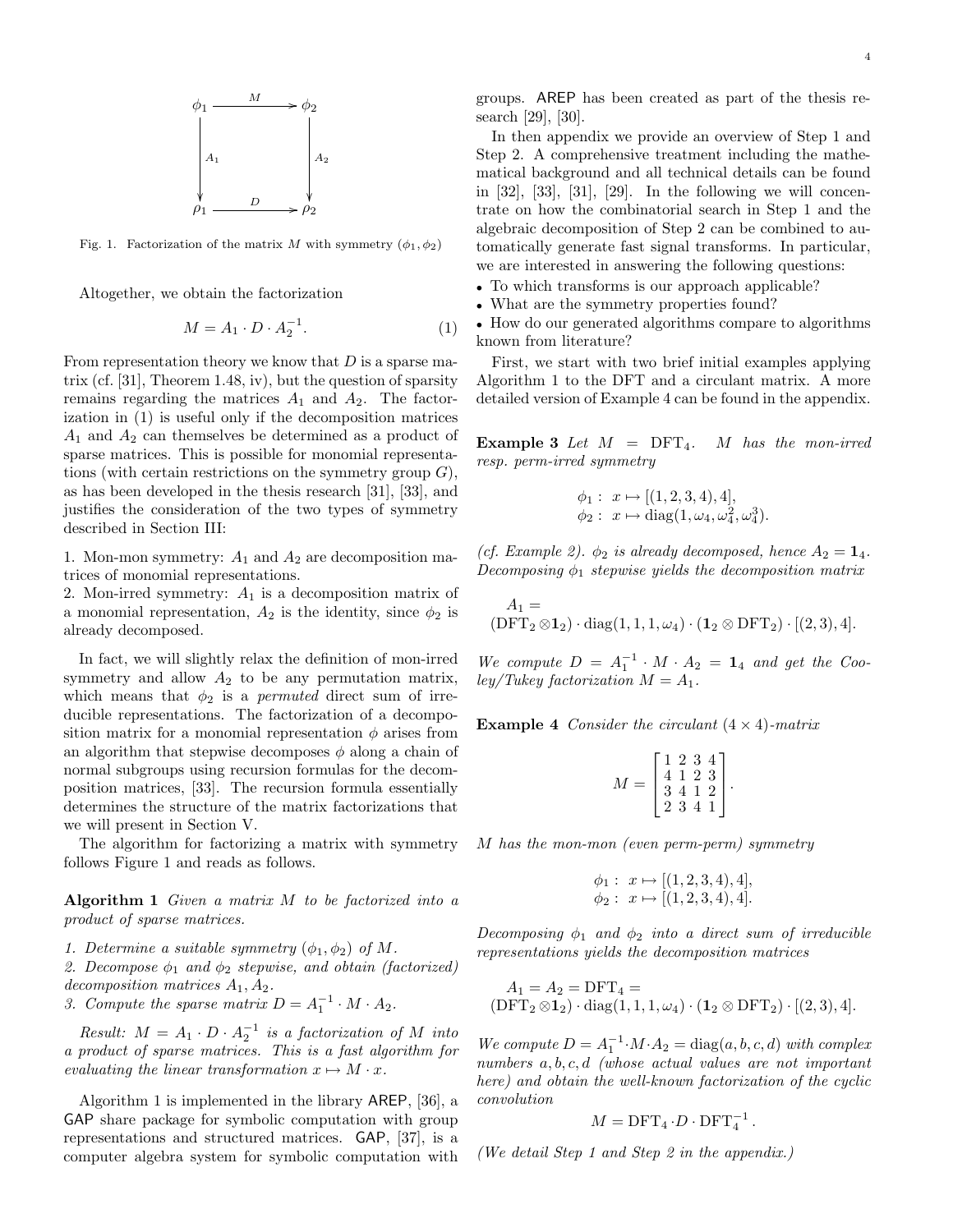### V. Examples

In this section we apply Algorithm 1 to a number of signal transforms. The following factorizations have been generated from the respective transform entirely automatically using the GAP share package AREP, [36], [37], which contains an implementation of Algorithm 1. Even the LaTeXexpressions displayed below have been generated verbatim as they are.

We show the symmetry of the considered transforms, state the number of arithmetic operation needed by our derived fast algorithms, and compare them to algorithms known from literature. We want to emphasize that the symmetries themselves are of interest since the fast algorithms that we derive owe their existence to the symmetry in the same way as the Cooley/Tukey FFT owes its existence to the fact that the DFT diagonalizes the cyclic shift. The algebraic structure of the fast algorithms found is due to the recursion formula for decomposing monomial representations (done in Step 2 of Algorithm 1), which is subject of Theorem 2 in the Appendix.

First, we want to say some words about how AREP deals with structured matrices. AREP does symbolic computation with matrices which means it stores and manipulates expressions representing matrices rather than the matrices themselves. An expression is something like  $(DFT_4 \otimes 1_{24}) \oplus 1_{17}$  which can be stored and manipulated more efficiently than the large matrix it represents. Of course, an expression can always be converted into a real matrix if desired. While building the structured matrices shown below (in particular in Step 2 of Algorithm 1) AREP simplifies according to specified rules. E.g., monomial or permutation matrices are extracted from Kronecker products or direct sums and multiplied if they are adjacent. In addition, occurring sparse matrices are converted into permuted direct sums or Kronecker products, if possible, to obtain a concise representation. As an example consider the sparse matrix

$$
M = \begin{bmatrix} 1 & 0 & 0 & 0 & 0 & 1 \\ 0 & 1 & 0 & 0 & 1 & 0 \\ 0 & 0 & 1 & 1 & 0 & 0 \\ 0 & 0 & 1 & -1 & 0 & 0 \\ 0 & 1 & 0 & 0 & -1 & 0 \\ 1 & 0 & 0 & 0 & 0 & -1 \end{bmatrix}.
$$

M can be permuted to be a direct sum of  $DFT_2$ 's:

 $[(2, 3, 5, 4, 6), 6] \cdot (DFT_2 \oplus DFT_2 \oplus DFT_2) \cdot [(2, 6, 4, 5, 3), 6],$ 

or, even more concisely,

$$
[(2,3,5,4,6),6] \cdot (\mathbf{1}_3 \otimes \mathrm{DFT}_2) \cdot [(2,6,4,5,3),6].
$$

Note that it is an easy task to convert this expression into the original matrix above. In the same way, all permutations in the following expressions (apart from the first or the last one) can be removed leaving a product of sparse matrices each of which can be computed in-place. AREP also recognizes scrambled rotation matrices and makes this property explicit. E.g., a matrix of the form

$$
R = \left[ \begin{array}{cc} -\sin(\alpha) & \cos(\alpha) \\ \cos(\alpha) & \sin(\alpha) \end{array} \right]
$$

would be transformed into the expression

$$
[(1,2),2]\cdot R_{\alpha}.
$$

Every matrix expression represents an algorithm for performing a matrix-vector multiplication. The number of multiplications and additions/subtractions required by this algorithm can easily be determined. E.g., the matrices

$$
DFT_2, \mathbf{1}_2 \otimes DFT_2, \mathbf{1}_2 \oplus DFT_2, \frac{1}{2} \cdot DFT_2,
$$

require 2 additions, 4 additions, 2 additions, 2 multiplications and 2 additions, respectively. Multiplications with -1 are not counted. Rotation matrices  $R_{\alpha}$ , and scalar multiples thereof, are thought of being realized with 3 multiplications and 3 additions according to the known factorization

$$
\begin{bmatrix} x & y \\ -y & x \end{bmatrix} = \begin{bmatrix} 1 & 1 & 0 \\ 0 & -1 & 1 \end{bmatrix} \cdot \begin{bmatrix} x - y & 0 & 0 \\ 0 & y & 0 \\ 0 & 0 & x + y \end{bmatrix} \cdot \begin{bmatrix} 1 & 0 \\ 1 & 1 \\ 0 & 1 \end{bmatrix}.
$$

The definitions of the transforms considered follow [38]. A matrix M representing a transform is always applied from the left,  $x \mapsto M \cdot x$ . The runtime for generating the algorithms, i.e., matrix factorizations, was in all cases less than 40 seconds CPU time on a Pentium II, 233 MHz with 128 MB RAM, running Linux 2.0.36.

### A. DFT: Cooley/Tukey

Algorithm 1 finds the Cooley/Tukey factorization of  $DFT_n$  as illustrated in Example 3 for  $n = 4$ .

#### B. Cyclic Convolution

Algorithm 1 finds the factorization of an  $(n \times n)$  circulant matrix into two  $DFT_n$ 's as illustrated for  $n = 4$  in Example 4. This represents a cyclic convolution.

#### C. DFT: Rader

The Rader FFT, [4], computes a  $\text{DFT}_p$  of prime size p using two DFTs of size  $p-1$ . We apply Algorithm 1 to the case  $n = 5$  and find the perm-perm symmetry

$$
\phi_1: x \mapsto [(2,3,5,4),4], \phi_2: x \mapsto [(2,4,5,3),4]
$$

with cyclic symmetry group  $Z_4 = \langle x | x^4 = 1 \rangle$ . In other words, the permutation  $(2, 3, 5, 4)$  in the time-domain corresponds to the permutation  $(2, 4, 5, 3)$  in the frequencydomain. The symmetry leads to the Rader factorization

$$
DFT_5 = [(4, 5), 5]
$$
  
\n
$$
(\mathbf{1}_1 \oplus ((DFT_2 \otimes \mathbf{1}_2) \cdot diag(1, 1, 1, \omega_4) \cdot (\mathbf{1}_2 \otimes DFT_2)))
$$
  
\n
$$
[(1, 4)(2, 5, 3), (a, b, c, 1, 1)] \cdot (\mathbf{1}_3 \oplus \begin{bmatrix} 1 & 4 \\ 1 & -1 \end{bmatrix}) \cdot [(1, 4)(2, 3, 5), 5]
$$
  
\n
$$
(\mathbf{1}_1 \oplus \frac{1}{4} \cdot (\mathbf{1}_2 \otimes DFT_2) \cdot diag(1, 1, 1, -\omega_4) \cdot (DFT_2 \otimes \mathbf{1}_2))
$$
  
\n
$$
[(3, 4, 5), 5].
$$

The first two lines contain the matrix  $A_1$  (essentially a DFT<sub>4</sub>), the last two lines the matrix  $A_2^{-1}$  (essentially an inverse  $DFT_4$ ), and the middle line contains the matrix D from Algorithm 1.  $(a, b, c$  are complex constants whose actual value has been omitted for the sake of clarity.)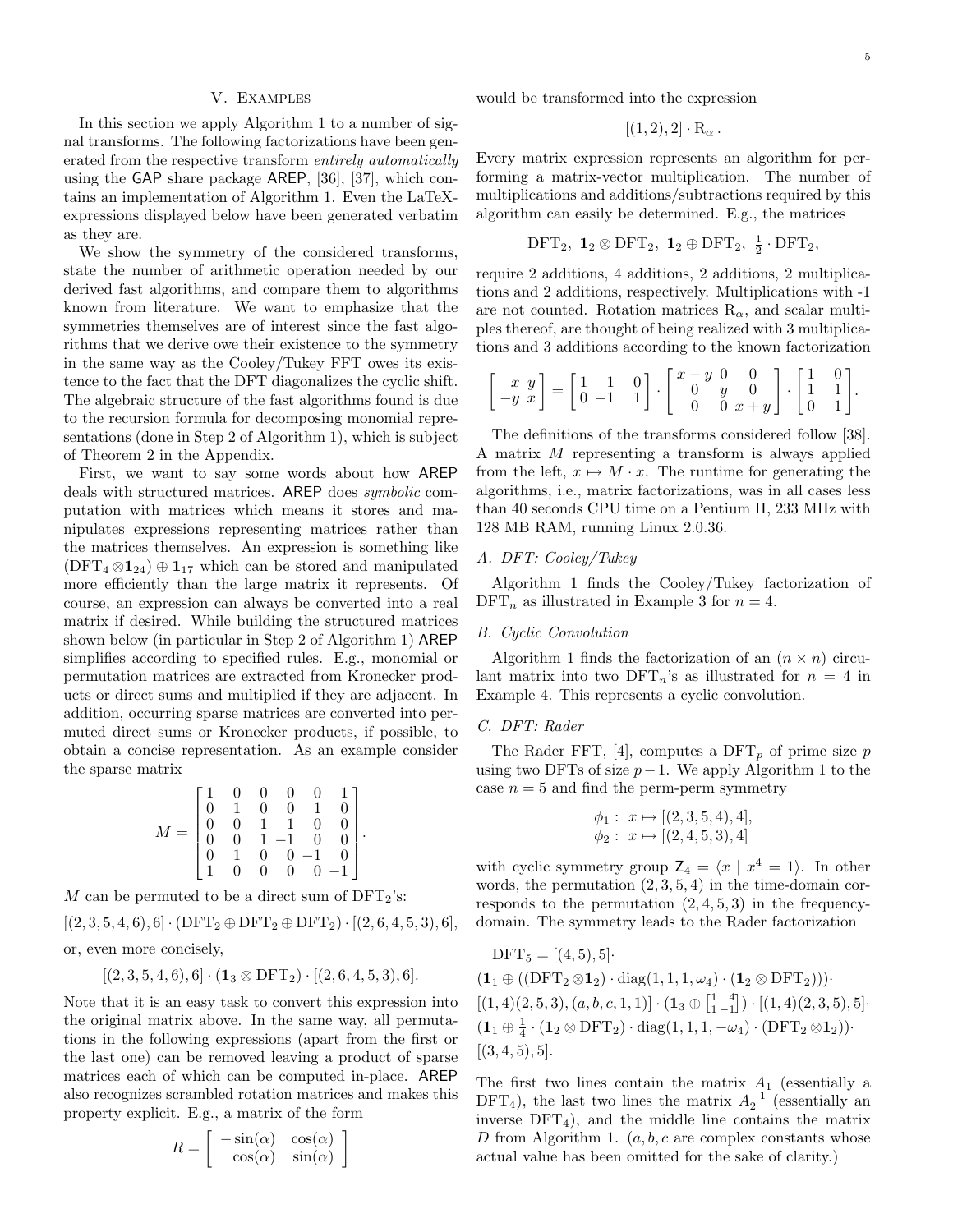#### D. DCT, type II and III

The discrete cosine transform of type III,  $DCT^{(III)}$ , is defined as the matrix

$$
\text{DCT}_n^{(\text{III})} = \left[ \sqrt{\frac{2}{n}} \cdot a_\ell \cdot \cos\left(\frac{(2k+1)\ell \pi}{2n}\right) \mid k, \ell = 0..n-1 \right],
$$

where  $a_k = 1/\sqrt{2}$  for  $k = 0$  and  $a_k = 1$  elsewhere.  $DCT^{(II)}$  is the transpose of  $DCT^{(III)}$ . We compute a permirred symmetry for  $\mathrm{DCT}_8^{(\mathrm{III})}$  with dihedral symmetry group  $G = D_{16} = \langle x, y \mid x^8 = y^2 = 1, y^{-1}xy = x^{-1} \rangle$  and representations

$$
\phi_1: x \mapsto [(1,3,5,7,8,6,4,2),8], y \mapsto [(2,3)(4,5)(6,7),8]
$$
  

$$
\phi_2: x \mapsto M_1, \qquad y \mapsto M_2,
$$

where, using  $c_k = \cos(k\pi/8)$  and  $s_k = \sin(k\pi/8)$ ,

$$
M_1 = \begin{bmatrix} c_0 & 0 & 0 & 0 & 0 & 0 & 0 & 0 & 0 \\ 0 & c_2 & 0 & 0 & 0 & 0 & 0 & s_2 \\ 0 & 0 & c_4 & 0 & 0 & 0 & s_4 & 0 \\ 0 & 0 & 0 & c_6 & 0 & s_6 & 0 & 0 \\ 0 & 0 & 0 & 0 & c_8 & 0 & 0 & 0 \\ 0 & 0 & 0 & s_{10} & 0 & c_{10} & 0 & 0 \\ 0 & 0 & s_{12} & 0 & 0 & 0 & c_{12} & 0 \\ 0 & s_{14} & 0 & 0 & 0 & 0 & 0 & 0 \\ 0 & c_2 & 0 & 0 & 0 & 0 & s_1 \\ 0 & 0 & c_2 & 0 & 0 & 0 & s_2 & 0 \\ 0 & 0 & 0 & c_3 & 0 & s_3 & 0 & 0 \\ 0 & 0 & 0 & s_4 & 0 & 0 & 0 & 0 \\ 0 & 0 & 0 & s_5 & 0 & c_5 & 0 & 0 \\ 0 & 0 & s_6 & 0 & 0 & 0 & 0 & c_7 \end{bmatrix}.
$$

Since  $DCT^{(III)} \cdot x$  is equivalent to  $x^T \cdot DCT^{(II)}$  we get the following interpretation for the  $DCT^{(II)}$ . Permuting with  $(1, 3, 5, 7, 8, 6, 4, 2)$  or  $(2, 3)(4, 5)(6, 7)$  in the time-domain corresponds to multiplication with  $M_1$  or  $M_2$ , respectively, in the frequency-domain.

The symmetry leads to the following factorization of  $\mathrm{DCT}_8^{(\mathrm{III})}$ , which already has been derived by Minkwitz using a preliminary version of Algorithm 1 as sketched in [27], [28]. By symbolic transposition (the order of the product is reversed and each factor transposed using mathematical properties) we get a factorization of  $DCT_8^{(II)}$  which essentially corresponds to the first algorithm, found by Chen, Smith and Fralick, [11], which directly computes the  $DCT^{(II)}$  without using the DFT.

$$
DCT_8^{(III)} =
$$
  
\n
$$
[(1, 2, 6, 8)(3, 7, 5, 4), 8]
$$
  
\n
$$
(1_2 \otimes ((1_2 \otimes DFT_2) \cdot [(2, 3), 4] \cdot (DFT_2 \oplus 1_2)))
$$
  
\n
$$
[(2, 7, 6, 8, 5, 4, 3), 8] \cdot (1_4 \oplus \frac{1}{\sqrt{2}} \cdot DFT_2 \oplus 1_2)
$$
  
\n
$$
[(5, 6), 8] \cdot ((DFT_2 \otimes 1_3) \oplus 1_2) \cdot [(2, 8, 3, 7, 4), 8]
$$
  
\n
$$
\frac{1}{2} \cdot (\frac{1}{\sqrt{2}} \cdot 1_2 \oplus R_{\frac{13}{8}\pi} \oplus R_{\frac{17}{16}\pi} \oplus R_{\frac{11}{16}\pi})
$$
  
\n
$$
[(2, 5)(4, 7)(6, 8), 8],
$$
  
\n
$$
(13 \text{ multis}, 29 \text{ adds}),
$$

and, by transposition,

$$
DCT_8^{(II)} =
$$
\n
$$
[(2,5)(4,7)(6,8),8]\cdot
$$
\n
$$
\frac{1}{2} \cdot (\frac{1}{\sqrt{2}} \cdot \mathbf{1}_2 \oplus R_{\frac{3}{8}\pi} \oplus R_{\frac{15}{16}\pi} \oplus R_{\frac{21}{16}\pi})\cdot
$$
\n
$$
[(2,4,7,3,8),8] \cdot ((DFT_2 \otimes \mathbf{1}_3) \oplus \mathbf{1}_2) \cdot [(5,6),8]\cdot
$$
\n
$$
(\mathbf{1}_4 \oplus \frac{1}{\sqrt{2}} \cdot DFT_2 \oplus \mathbf{1}_2) \cdot [(2,3,4,5,8,6,7),8]\cdot
$$
\n
$$
(\mathbf{1}_2 \otimes ((DFT_2 \oplus \mathbf{1}_2) \cdot [(2,3),4] \cdot (\mathbf{1}_2 \otimes DFT_2)))\cdot [(1,8,6,2)(3,4,5,7),8],
$$

## (13 mults, 29 adds).

Looking at the factorization of  $DCT_8^{\text{(III)}}$ , the first four lines give the matrix  $A_1$  from Algorithm 1, the last line contains the permutation matrix  $A_2^{-1}$  (which makes the block structure of  $M_1$  and  $M_2$  explicit), and the fifth line gives the matrix D.

The algorithms for  $DCT_8^{(III)}$  and  $DCT_8^{(II)}$  have the same arithmetic cost as the best known algorithms, [11], [12], [8], [15], [39], [17], [18], [19]. Note that those who use only 12 multiplications do not normalize the first row of the  $DCT_8^{(II)}$ , which saves one multiplication. The only algorithm that claims 11 multiplications, [40], considers a scaled version of the  $DCT^{(II)}$  matrix,

$$
\mathrm{DCT}^{(\mathrm{II})'}_{n} = \sqrt{2} \cdot \sqrt{\frac{n}{2}} \cdot \mathrm{DCT}_{n}^{(\mathrm{II})}.
$$

Multiplying by scalars conserves the perm-irred symmetry (it just changes the matrix  $D$  in Algorithm 1) and AREP also finds a factorization with 11 multiplications,

$$
DCT^{(II)}'_{8} =
$$
\n
$$
[(2,5)(4,7)(6,8),8]\cdot
$$
\n
$$
(1_{2} \oplus \sqrt{2} \cdot R_{\frac{3}{8}\pi} \oplus \sqrt{2} \cdot R_{\frac{15}{16}\pi} \oplus \sqrt{2} \cdot R_{\frac{21}{16}\pi})\cdot
$$
\n
$$
[(2,4,7,3,8),8] \cdot ((DFT_{2} \otimes 1_{3}) \oplus 1_{2}) \cdot [(5,6),8]\cdot
$$
\n
$$
(1_{4} \oplus \frac{1}{\sqrt{2}} \cdot DFT_{2} \oplus 1_{2}) \cdot [(2,3,4,5,8,6,7),8]\cdot
$$
\n
$$
(1_{2} \otimes ((DFT_{2} \oplus 1_{2}) \cdot [(2,3),4] \cdot (1_{2} \otimes DFT_{2})))\cdot [(1,8,6,2)(3,4,5,7),8],
$$

# (11 mults, 29 adds).

We want to mention that the  $DCT^{(III)}$  (and hence the  $DCT^{(II)}$ ) also has a mon-mon symmetry. E.g., for the case  $n = 8$  the symmetry group is the direct product  $Z_2 \times Z_8$ . In fact, this symmetry has been used by Feig and Winograd to derive a fast  $DCT^{(II)}$  algorithm, [19], and a lower bound for the number of non-rational multiplications necessary for computing the DCT<sup>(II)</sup> (for  $n = 8$  the optimal number is 11, where the first row of the  $DCT^{(II)}$  is unscaled). They essentially follow Algorithm 1 with the difference that  $\phi_1$ and  $\phi_2$  are only decomposed over the rational numbers  $\mathbb Q$ (which yields a coarser decomposition of  $\phi_1$  and  $\phi_2$ ) using rational matrices  $A_1$  and  $A_2$ . All non-rational multiplications then are concentrated in the block diagonal matrix D. AREP currently is only capable to decompose representations over C.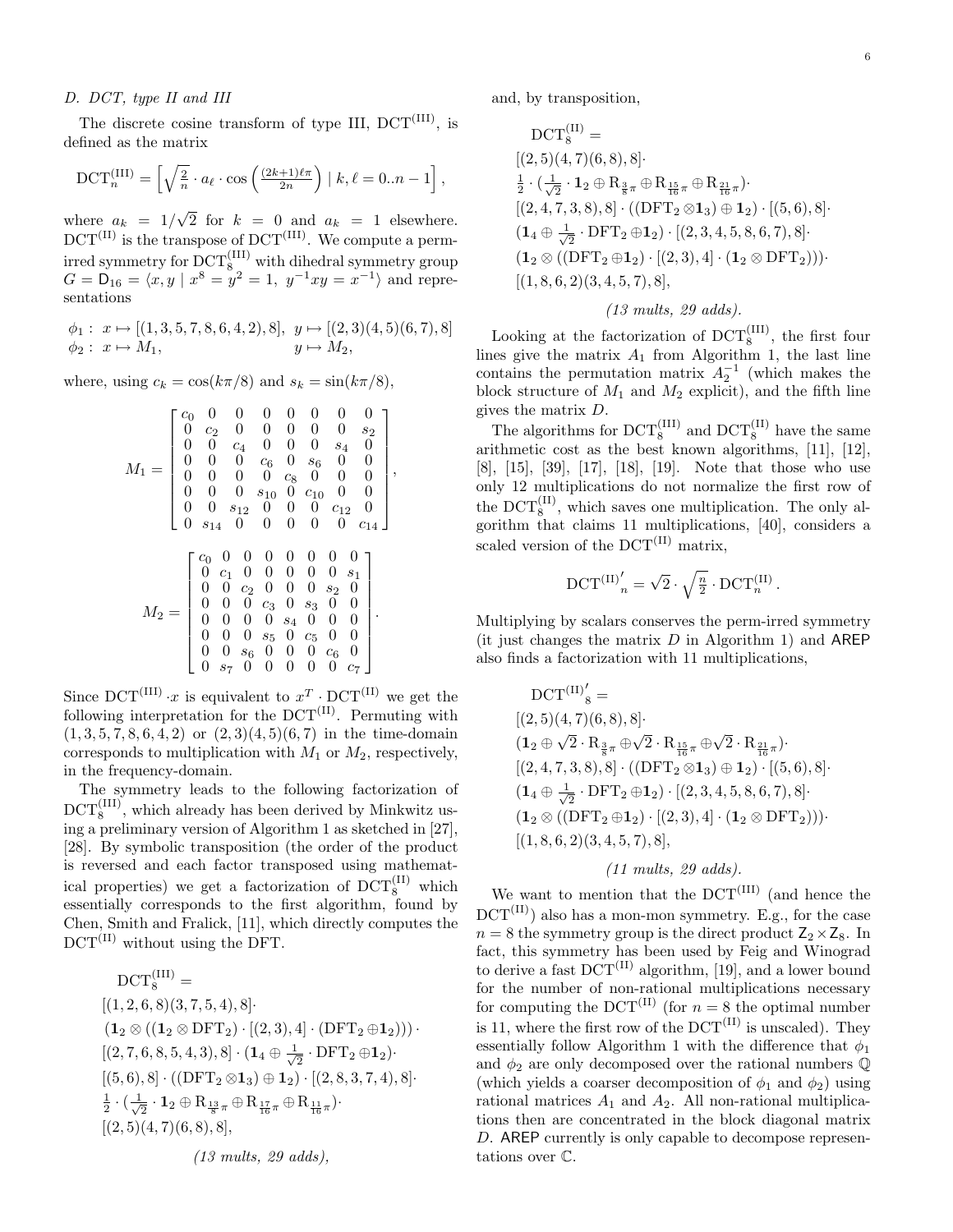### E. DCT, type IV

The discrete cosine transform of type IV,  $DCT^{(IV)}$ , is defined as the matrix

$$
\mathrm{DCT}_n^{(IV)} = \left[ \sqrt{\frac{2}{n}} \cdot \cos \left( \frac{(2k+1)(2\ell+1)\pi}{4n} \right) \mid k, \ell = 0..n-1 \right].
$$

We compute a mon-irred symmetry for  $DCT_8^{(IV)}$  with dihedral symmetry group  $G = D_{32} = \langle x, y | x^{16} = y^2 =$ 1,  $y^{-1}xy = x^{-1}$  and representations

$$
\phi_1: x \mapsto [(1,3,5,7,8,6,4,2), (1,1,1,1,1,1,1,-1)],
$$
  
\n
$$
y \mapsto [(2,3)(4,5)(6,7), (1,1,1,1,1,1,1,-1)],
$$
  
\n
$$
\phi_2: x \mapsto M_1, y \mapsto M_2,
$$

i.e., compared to the perm-irred symmetry of the  $\mathrm{DCT}_8^{(\mathrm{III})}$ , the last column of the images of  $\phi_1(x)$  and  $\phi_1(y)$  are multiplied by -1 which also leads to a larger group. Using  $c_k = \cos(k\pi/16), s_k = \sin(k\pi/16),$  the matrices  $M_1, M_2$ are given by

$$
M_1=\left[\begin{array}{ccccccc} c_2 & 0 & 0 & 0 & 0 & 0 & 0 & s_2 \\ 0 & c_6 & 0 & 0 & 0 & 0 & s_6 & 0 \\ 0 & 0 & c_{10} & 0 & 0 & s_{10} & 0 & 0 \\ 0 & 0 & 0 & c_{14} & s_{14} & 0 & 0 & 0 \\ 0 & 0 & 0 & s_{18} & c_{18} & 0 & 0 & 0 \\ 0 & 0 & s_{22} & 0 & 0 & c_{22} & 0 & 0 \\ 0 & s_{26} & 0 & 0 & 0 & 0 & c_{26} & 0 \\ s_{30} & 0 & 0 & 0 & 0 & 0 & 0 & s_3 \\ 0 & c_3 & 0 & 0 & 0 & 0 & s_3 & 0 \\ 0 & 0 & c_5 & 0 & 0 & s_5 & 0 & 0 \\ 0 & 0 & 0 & c_7 & s_7 & 0 & 0 & 0 \\ 0 & 0 & 0 & s_9 & c_9 & 0 & 0 & 0 \\ 0 & 0 & s_{11} & 0 & 0 & c_{11} & 0 & 0 \\ 0 & s_{13} & 0 & 0 & 0 & 0 & 0 & c_{15} \end{array}\right].
$$

The symmetry leads to the following factorization of  $\mathrm{DCT}_8^{(IV)}$ . Since  $\mathrm{DCT}^{(IV)}$  is symmetric, transposition leads to another factorization of  $\mathrm{DCT}_8^{(IV)}$  which is very close to the fast algorithm given by Wang, [12].

$$
DCT_8^{(IV)} =
$$
\n
$$
[(1,2,8)(3,6,5), (1,-1,1,1,1,-1,1,1)]
$$
\n
$$
(1_2 \otimes ((1_2 \oplus \frac{1}{\sqrt{2}} \cdot DFT_2) \cdot [(3,4),4] \cdot (DFT_2 \otimes 1_2)))
$$
\n
$$
[(1,3)(2,4)(5,7)(6,8),8] \cdot (1_4 \oplus R_{\frac{15}{8}\pi} \oplus R_{\frac{11}{8}\pi})
$$
\n
$$
(DFT_2 \otimes 1_4) \cdot [(3,5,7)(4,6,8),8]
$$
\n
$$
\frac{1}{2} \cdot (R_{\frac{31}{32}\pi} \oplus R_{\frac{19}{32}\pi} \oplus R_{\frac{27}{32}\pi} \oplus R_{\frac{23}{32}\pi})
$$
\n
$$
[(1,8,5,6,3,2)(4,7),8],
$$

## (20 mults, 38 adds).

The first four lines correspond to the decomposition matrix  $A_1$  of  $\phi_1$  in Algorithm 1, the fifth line to D, and the last line contains the permutation matrix  $A_2^{-1}$ , the inverse of which permutes  $\phi_2$  to be a direct sum.

An algorithm with two additions less can be found in [17].

## F. DST, type II and III

The discrete sine transform of type III,  $DST^{(III)}$ , is defined as the matrix

$$
DST_n^{(III)} = \left[\sqrt{\frac{2}{n}} \cdot a_k \cdot \sin\left(\frac{(2k+1)(\ell+1)\pi}{2n}\right) \mid k, \ell = 0..n-1\right],
$$

where  $a_k = 1/\sqrt{2}$  for  $k = 0$  and  $a_k = 1$  elsewhere.  $DST^{(II)}$  is the transpose of  $DST^{(III)}$ . We compute a permirred symmetry for  $\mathrm{DST}_8^{(\mathrm{III})}$  with dihedral symmetry group  $G = D_{16} = \langle x, y \mid x^8 = y^2 = 1, y^{-1}xy = x^{-1} \rangle$  and representations

$$
\phi_1: x \mapsto [(1,3,5,7,8,6,4,2), (-1,1,1,1,1,1,1,-1)],
$$
  
\n
$$
y \mapsto [(2,3)(4,5)(6,7), (-1,1,1,1,1,1,1,-1)],
$$
  
\n
$$
\phi_2: x \mapsto M_1, y \mapsto M_2,
$$

i.e., compared to the perm-irred symmetry of the  $\mathrm{DCT}_8^{(\mathrm{III})}$ , the first and last column of the images of  $\phi_1(x)$  and  $\phi_1(y)$ are multiplied by -1. The matrices  $M_1$  and  $M_2$  (not given due to lack of space) have entries  $\neq 0$  only at positions  $(i, j)$  with  $i + j = 8$ ,  $i, j = 1..8$ .

The symmetry leads to a factorization of  $\text{DST}_8^{\text{(III)}}$ , and hence to a factorization of  $\text{DST}_8^{(II)}$ , which requires 13 additions and 29 multiplications.

Since  $\overline{DCT^{(II)}}, \overline{DCT^{(III)}}, \overline{DST^{(II)}}$  and  $\overline{DST^{(III)}}$  all have the same arithmetic cost (because type II and III are transposed and [17], Section 4.2), the algorithms found by AREP are among the best known algorithms.

## G. DST, type IV

The discrete sine transform of type IV,  $DST^{(IV)}$ , is defined as the matrix

$$
\text{DST}_n^{(IV)} = \left[ \sqrt{\frac{2}{n}} \cdot \sin \left( \frac{(2k+1)(2\ell+1)\pi}{4n} \right) \mid k, \ell = 0..n-1 \right].
$$

We compute a mon-irred symmetry for  $DCT_8^{(IV)}$  with dihedral symmetry group  $G = D_{32} = \langle x, y | x^{16} = y^2 =$ 1,  $y^{-1}xy = x^{-1}$  and representations

$$
\phi_1: x \mapsto [(1,3,5,7,8,6,4,2), (-1,1,1,1,1,1,1,1)],
$$
  
\n
$$
y \mapsto [(2,3)(4,5)(6,7), (-1,1,1,1,1,1,1,1)],
$$
  
\n
$$
\phi_2: x \mapsto M_1, y \mapsto M_2,
$$

i.e., the difference to the perm-irred symmetry of the  $DCT_8^{\text{(III)}}$  lies only in the first column of the images being multiplied by  $-1$ . The matrices  $M_1$  and  $M_2$  (not given due to lack of space) have entries  $\neq$  only on the diagonal and opposite diagonal.

The symmetry leads to a factorization of  $\text{DST}_8^{\text{(IV)}}$ , which requires 20 multiplications and 38 additions. As for the  $DCT^{(IV)}$ , this is two additions more as in the best known algorithm, [17].

## H. DCT and DST, type I

Although the transforms  $DCT^{(I)}$  and  $DST^{(I)}$  do not have a mon-irred symmetry, they do possess a mon-mon symmetry which can be used for their factorization. However, the algorithms obtained this way are not as good as those from [17].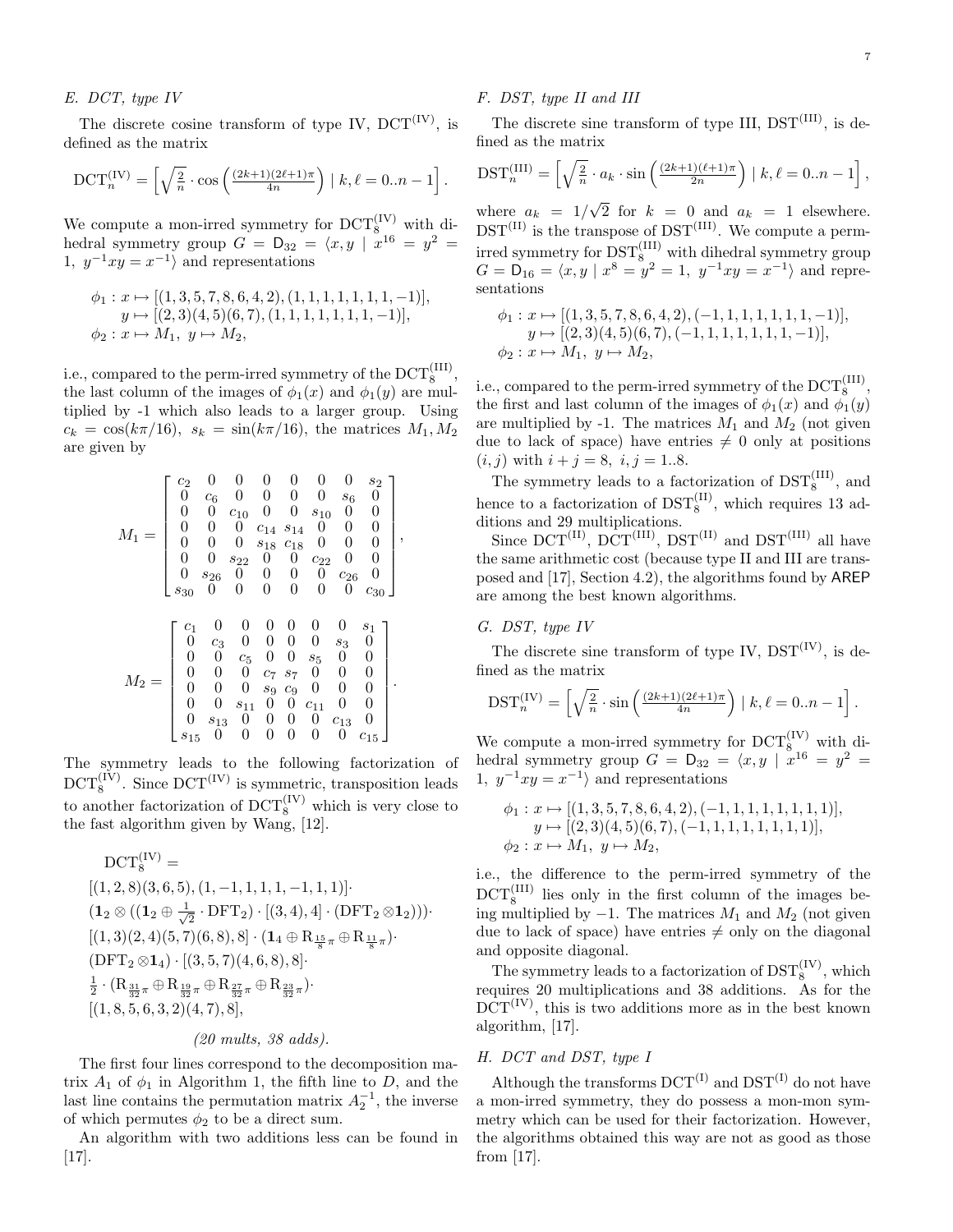## I. Hartley transform

The discrete Hartley transform  $\text{DHT}_n$  is defined as the matrix

$$
\text{DHT}_n = \left[ \cos\left(\frac{2k\ell\pi}{n}\right) + \sin\left(\frac{2k\ell\pi}{n}\right) \mid k, \ell = 0..n - 1 \right].
$$

Note that we omitted the normalization factor  $1/\sqrt{n}$  in the definition to obtain a fair comparison to known algorithms. The  $\text{DHT}_8$  has a perm-irred symmetry with dihedral symmetry group  $G = D_{16} = \langle x, y | x^8 = y^2 = 1, y^{-1}xy = x^{-1} \rangle$ and representations

$$
\phi_1: x \mapsto [(1, 2, 3, 4, 5, 6, 7, 8), 8], y \mapsto [(2, 8)(3, 7)(4, 6), 8]
$$
  

$$
\phi_2: x \mapsto M_1, \qquad y \mapsto [(2, 8)(3, 7)(4, 6), 8].
$$

The only nonzero entries of matrix  $M_1$  are at  $(i, j)$  where  $i+j = 9$ . The symmetry yields the following factorization.

$$
DHT_8 =
$$
\n
$$
[(1, 8)(2, 4)(3, 5, 7, 6), 8]
$$
\n
$$
(1_2 \otimes ((1_2 \otimes DFT_2) \cdot [(2, 3), 4] \cdot (DFT_2 \oplus 1_2)))
$$
\n
$$
[(2, 7, 6, 8, 5, 4, 3), 8] \cdot (1_4 \oplus -\frac{1}{\sqrt{2}} \cdot DFT_2 \oplus 1_2)
$$
\n
$$
((DFT_2 \otimes 1_3) \oplus 1_2)
$$
\n
$$
[(2, 5, 3, 6, 4)(7, 8), (1, -1, -\sqrt{2}, -\sqrt{2}, \sqrt{2}, \sqrt{2}, 1, 1)]
$$
\n
$$
(1_6 \oplus -DFT_2) \cdot [(2, 5, 8, 7, 3, 4), 8],
$$
\n
$$
(6 \text{ multis}, 22 \text{ adds}).
$$

Closer investigation shows that two of the  $\sqrt{2}$  could be canceled against the  $1/\sqrt{2}$  yielding 4 multiplications less.

The best algorithm for the  $\text{DHT}_8$  with respect to arithmetic operations seems to be the split-radix algorithm given in Sorensen et.al., [41], and also needs 2 multiplications and 22 additions.

#### J. Haar transform

The Haar transform  $HT_{2^k}$  is defined recursively by:

$$
\mathrm{HT}_2 = \begin{bmatrix} 1 & 1 \\ 1 & -1 \end{bmatrix}, \ \mathrm{HT}_{2^{k+1}} = \begin{bmatrix} \mathrm{HT}_{2^k} & \otimes \begin{bmatrix} 1 & 1 \end{bmatrix} \\ 2^{k/2} \cdot \mathbf{1}_{2^k} & \otimes \begin{bmatrix} 1 & -1 \end{bmatrix} \end{bmatrix},
$$

for  $k \geq 1$ . The transpose of the Haar transform has a perm-irred symmetry. The symmetry group is an iterated wreath product, [26]. For  $k = 3$  we obtain the following factorization.

$$
HT_8 =
$$
\n
$$
[(3,4)(5,7)(6,8), (\frac{1}{8}, -\frac{1}{8}, \frac{1}{4\sqrt{2}}, \frac{1}{4\sqrt{2}}, \frac{1}{4}, \frac{1}{4}, \frac{1}{4}, \frac{1}{4})].
$$
\n
$$
(DFT_2 \oplus 1_6) \cdot [(2,5,3)(4,6), 8].
$$
\n
$$
(1_2 \otimes ((DFT_2 \oplus 1_2) \cdot [(2,3), 4] \cdot (1_2 \otimes DFT_2))).
$$
\n
$$
[(1,5)(2,6)(3,7)(4,8), 8],
$$

## (8 mults, 14 adds).

The first line contains the matrix D from Algorithm 1 and the other lines the matrix  $A_1$  (we decomposed the transpose of  $HT(8)$  and transposed the result). The number of operations coincides with the best known algorithm, [42].

### K. Wreath Product Transform

In a recent paper, [26], decomposition matrices for permutation representations of certain groups, which are called iterated wreath products, have been proposed for image processing. By construction, these transforms possess symmetry in our definition. Thus, we readily obtain the following factorization of the  $(16 \times 16)$  transform  $W_{16}$ given in  $[26]$ , p. 117 (where it is called A; we want to note that this transform has an error in column 15, where the last  $-i$  should read i). For brevity, we denote  $j = \omega_4$ .

 $W_{16} =$ 

 $[(1, 14, 7)(2, 15, 8)(3, 16, 5)(4, 13, 6)(9, 11)(10, 12), 16]$  $(1_2 \otimes ((1_2 \otimes ((DFT_2 \otimes 1_2) \cdot diag(1, 1, 1, j) \cdot (1_2 \otimes DFT_2)))$  $[(2, 5)(4, 7), 8] \cdot (DFT_2 \oplus 1_6))$  $[(3, 13, 11, 15, 7, 5, 9)(4, 14, 12, 16, 8, 6, 10),$  $(1, 1, 1, j, 1, 1, 1, 1, 1, 1, 1, 1, 1, 1, 1, 1)$ ]  $((\text{DFT}_2 \otimes \mathbf{1}_2) \oplus \mathbf{1}_{12}) \cdot [(5, 14, 8, 13, 6, 16)(7, 15)(9, 10, 12),$  $(1, j, -1, -j, -j, -1, -1, -j, -1, 1, 1, -1, j, -1, -1, j)$ ]  $(11 \text{ multis by } j, 24 \text{ adds}).$ 

#### VI. Conclusion and Future Research

We have presented an entirely automatic method for symbolically deriving fast algorithms for an important class of discrete linear signal transforms. This class includes the DFT, DCT, DST, Hartley, and Haar transform. In most cases, the derived algorithms were among the best ones known. The approach is based on the definition of "symmetry" of a transform as a pair of group representations, which operate in the time-domain and the frequency-domain, respectively, leaving the transform invariant. More precisely, the considered transform matrices can be factorized because they are decomposition matrices of monomial group representations.

The results of this paper open at least the following two research questions:

1. How do symmetry and signal processing properties of a transform relate to each other?

2. Is it possible to extend the approach described to derive a larger class of fast signal transforms?

AREP includes an interface to SPL. SPL is a domain specific language and compiler for (1) representing a fast signal transform given as a matrix expression like the ones generated by AREP, and (2) translate it into an efficient, e.g., FORTRAN program for computing the transform. SPL is under development within [43]. The interface between AREP and SPL allows the automatic implementation of all algorithms derived by AREP.

#### VII. Acknowledgments

Part of the presented research has been developed when the authors where with Prof. Beth at the Institute of Algorithms and Cognitive Systems at the University of Karlsruhe, Germany. The authors are indebted to Prof. Beth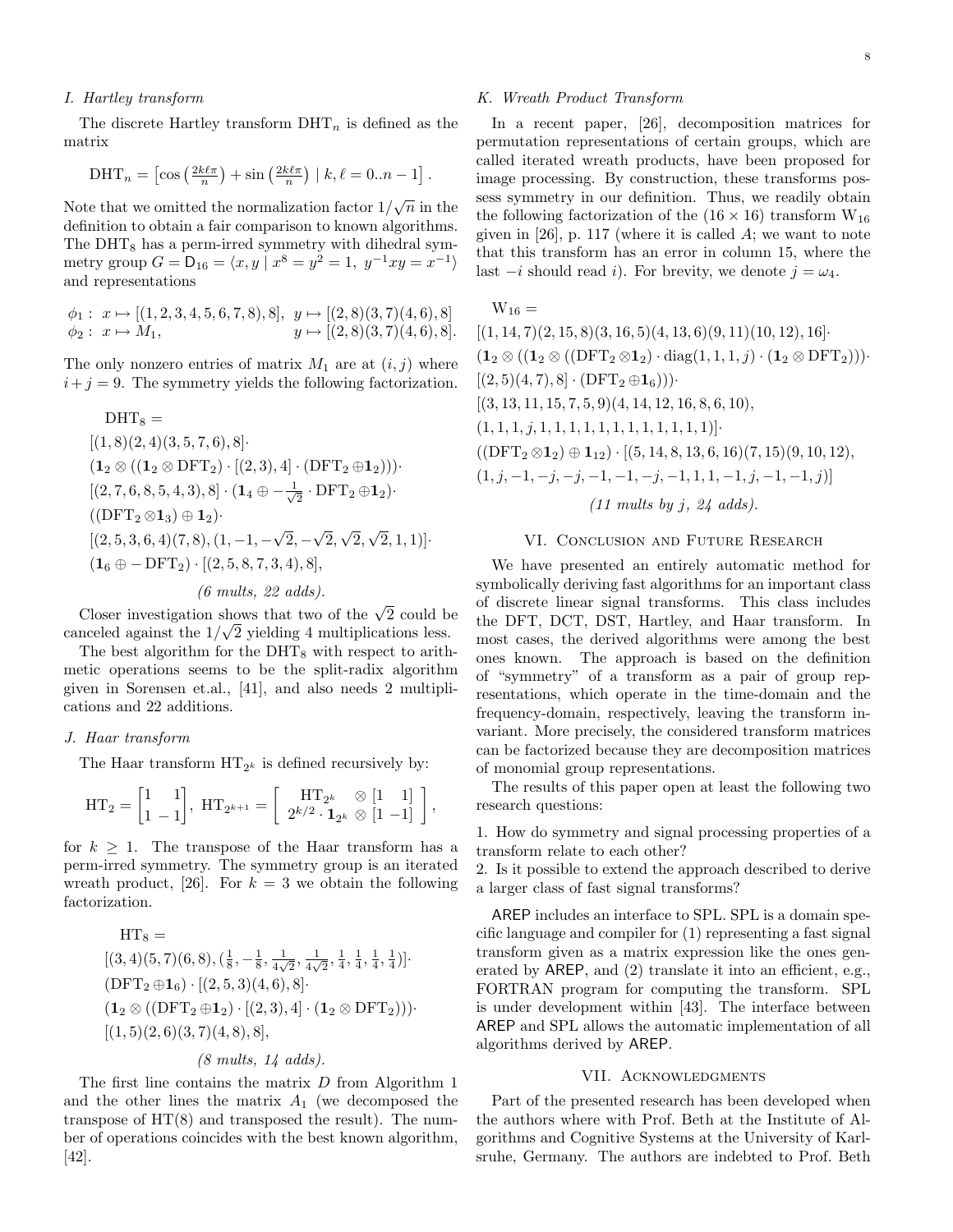for his support that made this work possible. The authors also want to thank Prof. Moura for helpful suggestions and proof-reading.

#### **REFERENCES**

- [1] Z. Wang and B.R. Hunt, " The Discrete W Transform ," Applied Mathematics and Computation, vol. 16, pp. 19–48, 1985.
- [2] M.T. Heideman, D.H. Johnson, and C.S. Burrus, "Gauss and the History of the Fast Fourier Transform," Archive for History of Exact Sciences, vol. 34, pp. 265–277, 1985.
- [3] J. W. Cooley and J. W. Tukey, "An Algorithm for the Machine Calculation of Complex Fourier Series," Math. of Computation, vol. 19, pp. 297–301, 1965.
- [4] C. M. Rader, "Discrete Fourier Transforms When the Number of Data Samples is Prime," Proceedings of the IEEE, vol. 56, pp. 1107–1108, 1968.
- [5] S. Winograd, Arithmetic Complexity of Computation, Siam, 1980.
- [6] R. C. Agarwal and J. W. Cooley, "New Algorithms for Digital Convolution," IEEE Trans. Acoustics, Speech, and Signal Processing, vol. ASSP-25, pp. 392–410, 1977.
- [7] L. I. Bluestein, " A Linear Filtering Approach to the Computation of the Discrete Fourier Transform ," IEEE Trans. on Audio and Electroacoustics, vol. AU-18, no. 4, pp. 451–455, 1970.
- [8] M. Vetterli and H.J. Nussbaumer, "Simple FFT and DCT Algorithms with reduced Number of Operations," Signal Processing, vol. 6, pp. 267–278, 1984.
- [9] H. J. Nussbaumer, Fast Fourier Transformation and Convolution Algorithms, Springer, 2nd edition, 1982.
- [10] R. Tolimieri, M. An, and C. Lu, Algorithms for Discrete Fourier Transforms and Convolution, Springer, 2nd edition, 1997.
- [11] W.-H. Chen, C.H. Smith, and S.C. Fralick, "A Fast Computational Algorithm for the Discrete Cosine Transform," IEEE Trans. on Communications, vol. COM-25, no. 9, pp. 1004–1009, 1977.
- [12] Z. Wang, " Fast Algorithms for the Discrete W Transform and for the Discrete Fourier Transform," IEEE Trans. on Acoustics, Speech, and Signal Processing, vol. ASSP-32, no. 4, pp. 803–816, 1984.
- [13] P. Yip and K.R. Rao, " Fast Decimation-In-Time Algorithms for a Family of Discrete Sine and Cosine Transforms," Circuits, Systems, and Signal Processing, vol. 3, no. 4, pp. 387–408, 1984.
- [14] P. Yip and K.R. Rao, " The Decimation-In-Frequency Algorithms for a Family of Discrete Sine and Cosine Transforms, Circuits, Systems, and Signal Processing, vol. 7, no. 1, pp. 3–19, 1988.
- [15] B. Lee, "A New Algorithm to Compute the Discrete Cosine Transform," IEEE Trans. on Acoustics, Speech, and Signal Processing, vol. ASSP-32, no. 6, pp. 1243–1245, 1984.
- [16] E. Feig, "A fast scaled-DCT algorithm," in SPIE Proceedings, 1990, vol. 1244, pp. 2–13.
- [17] S.C. Chan and K.L. Ho, "Direct Methods for computing discrete sinusoidal transforms," IEE Proceedings, vol. 137, no. 6, pp. 433–442, 1990.
- [18] G. Steidl and M. Tasche, "A Polynomial Approach to Fast Algorithms for Discrete Fourier-Cosine and Fourier-Sine Transforms," Mathematics of Computation, vol. 56, no. 193, pp. 281– 296, 1991.
- [19] E. Feig and S. Winograd, "Fast Algorithms for the Discrete Cosine Transform," IEEE Trans. on Signal Processing, vol. 40, no. 9, pp. 2174–2193, 1992.
- [20] L Auslander, E. Feig, and S. Winograd, "Abelian Semi-simple Algebras and Algorithms for the Discrete Fourier Transform," Advances in Applied Mathematics, vol. 5, pp. 31–55, 1984.
- [21] Th. Beth, Verfahren der Schnellen Fouriertransformation, Teubner, 1984.
- [22] D. Eberly and D. Wenzel, "Adaptation of Group Algebras to Signal and Image Processing," CVGIP: Graphical Models and Image Processing, vol. 53, no. 4, pp. 340–348, 1991.
- [23] R.J. Valenza, " A Representation-Theoretic Approach to the DFT with Noncommutative Generalizations," IEEE Trans. on Signal Processing, vol. 40, no. 4, pp. 814–822, 1992.
- [24] D. Rockmore, "Some applications of generalized FFT's," in Proceedings of DIMACS Workshop in Groups and Computation, 1995, vol. 28, pp. 329–370.
- [25] A. Terras, Fourier Analysis on Finite Groups and Applications, Cambridge University Press, 1999.
- [26] R. Foote, G. Mirchandi, D. Rockmore, D. Healy, and T. Olson, "A Wreath Product Approach to Signal and Image Processing: Part I — Multiresolution Analysis," IEEE Trans. on Signal Processing, vol. 48, no. 1, pp. 102–132, 2000.
- [27] T. Minkwitz, Algorithmensynthese für lineare Systeme mit Symmetrie, Ph.D. thesis, Universität Karlsruhe, Informatik, 1993.
- [28] T. Minkwitz, "Algorithms Explained by Symmetry," Lecture Notes on Computer Science, vol. 900, pp. 157–167, 1995.
- [29] S. Egner, Zur Algorithmischen Zerlegungstheorie Linearer Transformationen mit Symmetrie, Ph.D. thesis, Universität Karlsruhe, Informatik, 1997.
- [30] M. Püschel, Konstruktive Darstellungstheorie und Algorithmengenerierung, Ph.D. thesis, Universität Karlsruhe, Informatik, 1998, Translated in [31].
- [31] M. Püschel, "Constructive Representation Theory and Fast Signal Transforms," Tech. Rep. Drexel-MCS-1999-1, Drexel University, Philadelphia, 1999, Translation of [30].
- [32] S. Egner and M. Püschel, "Fast Discrete Signal Transforms and Monomial Representations of Finite Groups," submitted for publication.
- [33] M. Püschel, "Decomposing Monomial Representations of Solvable Groups," Tech. Rep. Drexel-MCS-1999-2, Drexel Univ., Philadelphia, 1999, submitted for publication.
- [34] G. James and M. Liebeck, Representations and Characters of Groups, Cambridge Univ. Pr., 1993.
- [35] M. R. Garey and D.S. Johnson, Computers and Intractability, W. H. Freeman and Co., 1979.
- [36] S. Egner and M. Püschel,  $AREP Constructive Representation$ Theory and Fast Signal Transforms, GAP share package, 1998, http://avalon.ira.uka.de/home/pueschel/arep/arep.html.
- [37] The GAP Team, University of St. Andrews, Scotland, GAP -Groups, Algorithms, and Programming, 1997, http://www-gap.dcs.st-and.ac.uk/∼gap/.
- [38] K. R. Rao and P. Yip, *Discrete Cosine Transform: Algorithms*, Advantages, Applications, Academic Press, 1990.
- [39] H.S. Hou, "A Fast Recursive Algorithm For Computing the Discrete Cosine Transform," IEEE Trans. on Acoustics, Speech, and Signal Processing, vol. ASSP-35, no. 10, pp. 1455–1461, 1987.
- [40] Loeffler, "Practical Fast 1-D DCT Algorithms with 11 Multiplications," in Proceedings ICASSP, 1989, pp. 988–991.
- [41] H.V. Sorensen, D.L. Jones, C.S. Burrus, and M.T. Heideman, "On Computing the Discrete Hartley Transform," IEEE Trans. on Acoustics, Speech, and Signal Processing, vol. ASSP-33, no. 4, pp. 1231–1238, 1985.
- [42] D. F. Elliott and K. R. Rao, Fast Transforms: Algorithms, Analyses, Applications, Academic Press, 1982.
- [43] J. M. F. Moura, J. Johnson, R. W. Johnson, D. Padua, V. Prasanna, M. Püschel, and M. M. Veloso, "SPIRAL: Portable Library of Optimized Signal Processing Algorithms," 1998, http://www.ece.cmu.edu/∼spiral/.
- [44] J.S. Leon, "Permutation Group Algorithms Based on Partitions, I:Theory and Algorithms," Journal of Symbolic Computation, vol. 12, no. 4/5, pp. 533–583, October/November 1991.

#### Appendix

In the following we will give an overview on Step 1 and 2 of Algorithm 1. For a comprehensive treatment including all technical details we have to refer the reader to [32], [33], [31], [30], [29], [27], which also provide the necessary prerequisites from representation theory of finite groups. Of particular interest might be the recursion formula for Step 2, given in Theorem 2, which gives the explanation for the algebraic structure of the fast transforms found in Section V.

#### A. Algorithm 1, Step 1

In Step 1 of Algorithm 1 the mon-mon or mon-irred symmetry of the matrix  $M$  has to be computed. The two types require different approaches.

For the mon-mon symmetry we are interested in the group G of all pairs  $(L, R)$  of monomial matrices such that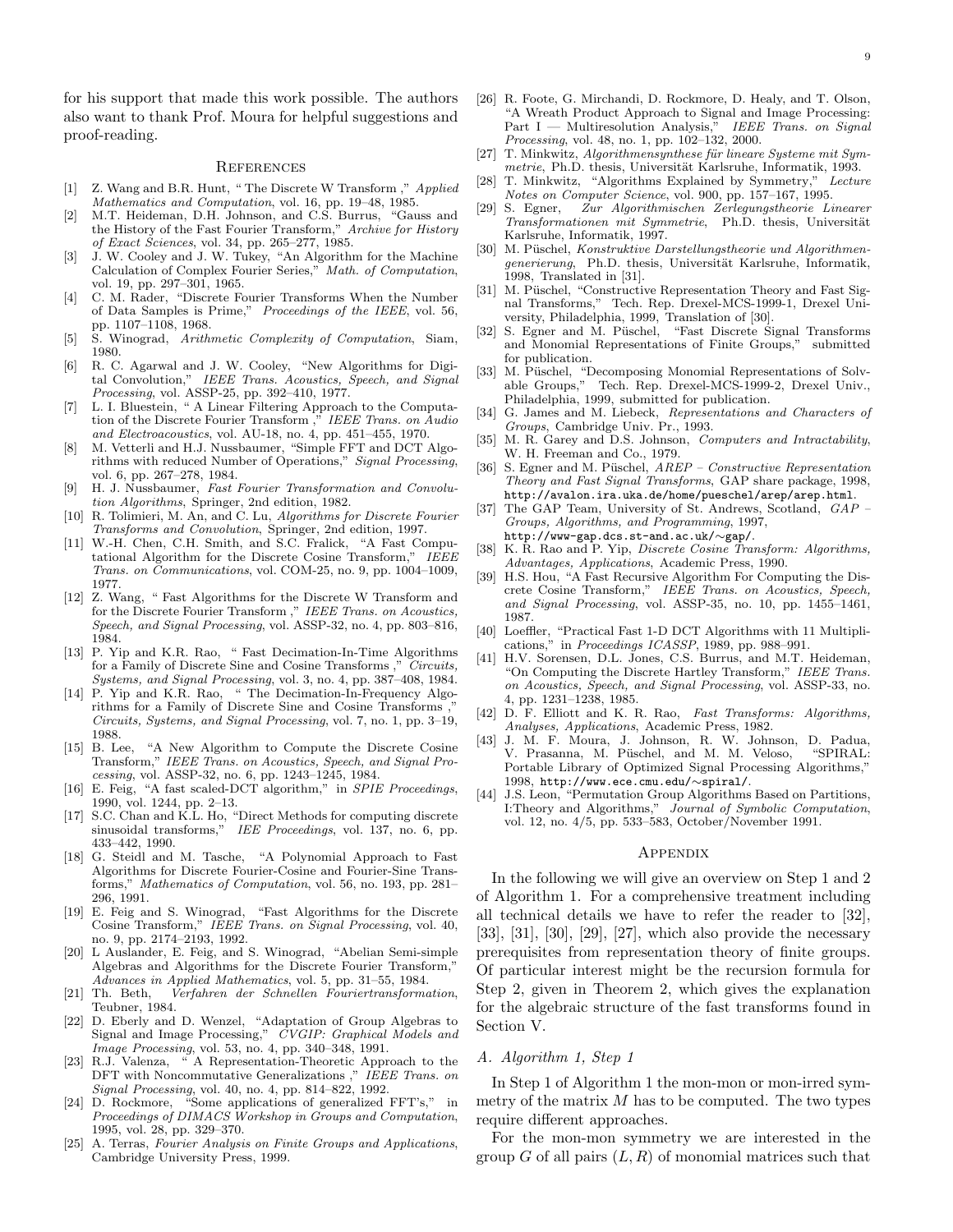$LM = MR$ . (The representations  $\phi_1, \phi_2$  of Section III are the projections  $(L,R) \mapsto L$  and  $(L,R) \mapsto R$ .) However, this general definition may lead to an infinite  $G$ . Therefore we artificially restrict  $L$  and  $R$  to contain  $k$ -th roots of unity: Let  $MonMon_k(M)$  denote the group of all pairs of monomial matrices  $(L, R)$  such that  $LM = MR$  and all entries in  $L$  and  $R$  are  $k$ -th roots of unity.

To construct  $MonMon_k(M)$  we replace each entry  $M_{ij}$ by the  $(k \times k)$ -matrix  $M' = [M_{ij}\omega_k^{r+s} | r, s]$  where  $\omega_k$  denotes a fixed primitive  $k$ -th root of unity. This encoding of M turns monomial operations on M (with k-th roots of unity) into permutations operations on the larger matrix  $M'$ . The parameter k is chosen dependent on the entries of M. The encoding has first been described in [44] for the special case of finite fields. It reduces  $MonMon_k$  to the well known problem of constructing all pairs  $(L, R)$  of permutations such that  $LM' = M'R$  for a given matrix M' (the perm-perm symmetry of  $M'$ ). The most efficient methods to solve the latter problem are partition-based backtracking methods that systematically try all permutations, removing entire branches quickly. This is described by J. Leon in [44] who also distributes a very efficient C-program to compute the symmetry. Moreover, [29] describes a program in GAP to compute  $MonMon_k$  and it is proven in [31], [30] that MonMon<sub>k</sub> can indeed be computed the way we have claimed.

Now we turn to the other important type of symmetry, the mon-irred symmetry. Here we are interested in all monomial matrices L such that  $R = MLM^{-1}$  is permuted block-diagonal for invertible M. Formally, "permuted block-diagonal" means that there is a permutation  $\pi$  such that  $R = \pi^{-1} \text{diag}(R_1, \ldots, R_m) \pi$  for smaller matrices  $R_1, \ldots, R_m$ . As a quantitative measure for blockdiagonality we define the conjugated block structure (cbs) of a matrix A as the partition  $\text{cbs}(A) = \{1, \ldots, n\} / \sim^*$ where  $\sim^*$  is the reflexive-symmetric-transitive closure of the relation  $\sim$  defined by  $i \sim j \Leftrightarrow A_{ij} \neq 0$ . The partitions are partially ordered by the refinement.

There are two approaches to the mon-irred symmetry. The first one essentially enumerates all monomial matrices L and collects them into groups according to the block structures  $\cos(MLM^{-1})$  they give rise to. The result is a list of pairs  $(G, p)$  such that G is the group of all monomial matrices L such that  $\text{cbs}(MLM^{-1}) \leq p$  and p is the join of all  $\text{cbs}(MLM^{-1})$ . Each of the groups G qualifies as a mon-irred symmetry, it only has to be tested if the matrices  $R = MLM^{-1}$  form a representation of G that is a direct sum of irreducible representations.

The second approach to the mon-irred symmetry essentially enumerates all partitions  $p$  and constructs the group G of all matrices L such that  $\cos(MLM^{-1})$  is a refinement of p. The result is the same list of pairs  $(G, p)$  as before. The main difference to the first method is that one can restrict the enumeration of partitions to the cases that will be most useful for the decomposition of the signal transform, namely those with many small blocks. This is much faster than running through all monomial matrices. For the details on the methods and on a number of important improvements see [29], [32]. All of the mon-irred symmetries used for the examples in this article are found in a few seconds on a standard workstation using our implementation in GAP for the library AREP.

## B. Algorithm 1, Step 2

Step 2 of Algorithm 1 requires to decompose a given monomial representation  $\phi$  of a group G into a direct sum of irreducible representations. In addition, the corresponding decomposition matrix has to be computed as a product of structured sparse matrices.

First we need to introduce the notion of a transitive monomial representation. Let  $n = \deg \phi$  and denote by  $e_i$  the *i*-th canonical base vector (*i*-th entry = 1, = 0 else). Then  $\phi$  is called transitive, if for all i, j there is a  $g \in G$ such that (the monomial matrix)  $\phi(g)$  maps  $e_i$  to a multiple of  $e_i$ .

The key construct for the decomposition algorithm is the induction of representations. In short, induction constructs a representation of G from a representation of a subgroup of G. More precisely, let  $H \leq G$  be a subgroup with representation  $\lambda$  and let  $T = (t_1, \ldots, t_k)$  be a transversal (i.e., a system of representatives of the right cosets of  $H$  in  $G$ ). Then

$$
(\phi \uparrow_T G)(g) = [\dot{\phi}(t_igt_j^{-1}) \mid i, j = 1...k],
$$

where  $\phi(x) = \phi(x)$  for  $x \in H$  and the all-zero matrix else, is called the induction of  $\phi$  to G with transversal T. Note that  $(\phi \uparrow_T G)(g)$  is a block-permuted matrix, i.e., for all  $i = 1...k$  there is exactly one j with  $t_i g t_j^{-1} \in H$ . If  $\lambda$  has degree one then the induction is monomial.

Finally, recall that a group  $G$  is called solvable if there is a sequence  $N_i \leq G$ ,  $i = 1 \ldots r$ , of subgroups, such that

$$
\{1\} = N_1 \leq N_2 \leq \cdots \leq N_r = G
$$

and  $N_i$  is normal of prime index in  $N_{i+1}$  for  $i = 1 \dots r-1$ .

Now we can formulate a coarse version of the recursive decomposition algorithm. The algorithm essentially conjugates a monomial representation to be an induction, which is decomposed along a chain of normal subgroups using a recursion formula for decomposition matrices. For a complete version of this algorithm, including the underlying theorems, we refer the reader to [33].

**Algorithm 2** Given is a monomial representation  $\phi$  of a solvable group  $G. \phi$  shall be decomposed, i.e.,

$$
\phi^A=\rho_1\oplus\ldots\oplus\rho_m,
$$

where all  $\rho_i$  are irreducible and A is a product of structured sparse matrices.

**Case 1:**  $\phi$  is not transitive.

1. Decompose  $\phi$  with a permutation P into a direct sum of transitive representations,  $\phi^P = \phi_1 \oplus \ldots \oplus \phi_\ell$ .

2. Recurse with  $\phi_i$ ,  $i = 1 \dots \ell$ , to obtain decomposition matrices  $B_i$ .

 $A = P \cdot (B_1 \oplus \ldots \oplus B_\ell)$  is a decomposition matrix for  $\phi$ .